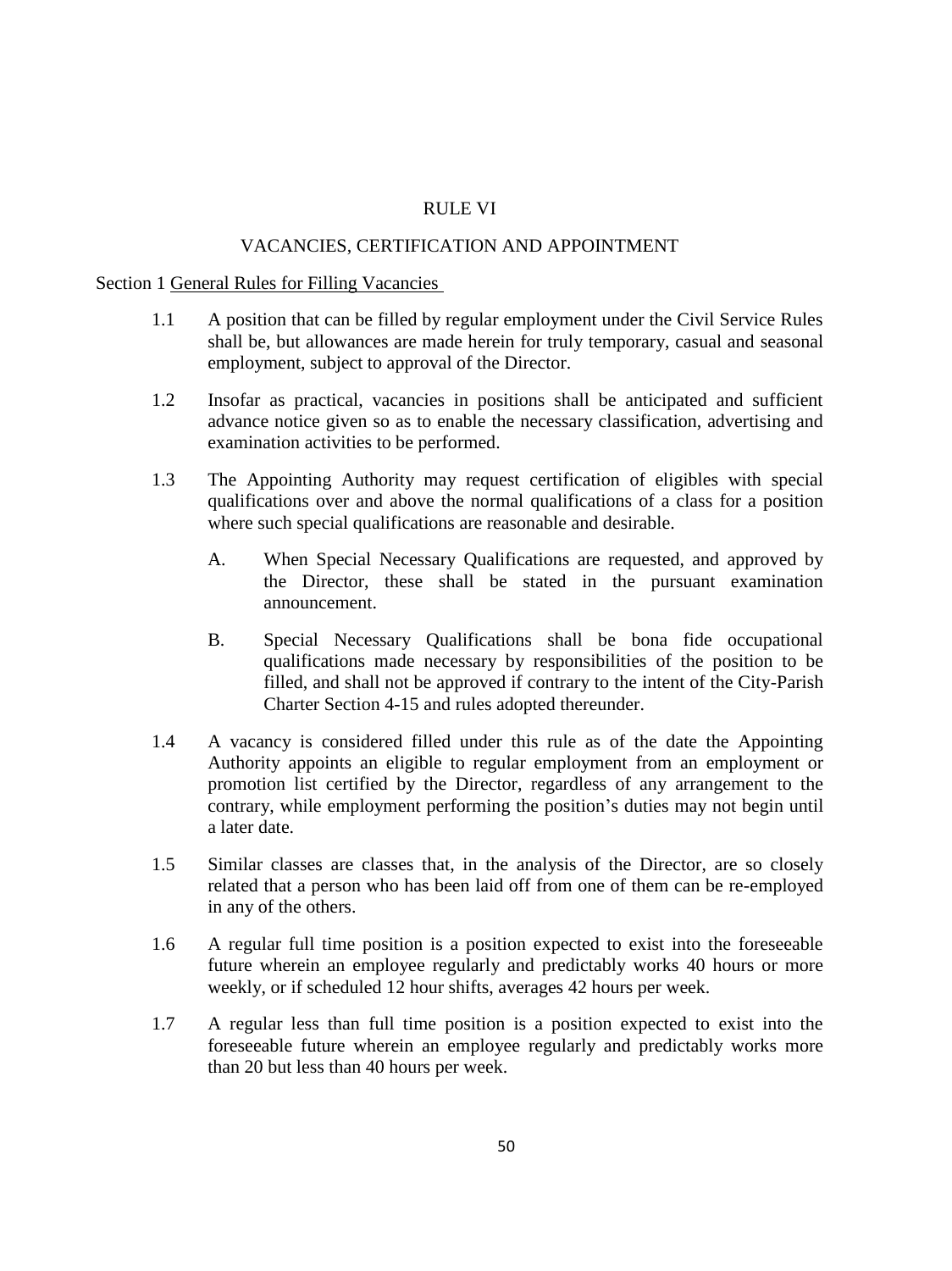## Section 2 Methods of Filling Vacancies *(Revised 7/8/21)*

- 2.1 Vacant regular positions in the Classified Service shall be filled by demotion, transfer, reinstatement, re-employment, promotion, appointment from an open employment list, or temporary appointment.
	- A. Demotion is a change in the employment of a classified employee from a position in one class to a different position in a different class with a lower pay range minimum.
	- B. Transfer means a change in the employment of a classified employee from a position in a class to a different position in the same class. The rate of pay of an employee upon transfer is subject to adjustment as determined by the application of the same criteria as were used to establish pay of employees currently in positions of the same purpose and nature of work, in the class, if approved by the Director, or his own independent comparison of education, experience and pay rates of those currently in the class with those of the employee to be transferred. Moving an encumbered position from one Division to another without affecting pay or classification of the incumbent shall be considered a transfer in the absence of formal creation and abolition of positions in the same class. *(Revised 8/26/09)*
	- C. Reassignment means a change in the employment of a classified employee from a position in one class to a different position in a different class, for which said employee is qualified, that has the same pay range minimum. The rate of pay of an employee upon reassignment is subject to adjustment as determined by the application of the same criteria as were used to establish pay of employees currently in the class, if approved by the Director, or his own independent comparison of education, experience and pay rates of those currently in the class with those of the employee to be reassigned. *(Revised 8/26/09)*
	- D. Reinstatement means the restoration of a classified employee to employment in the same or similar class from which they accepted demotion to avoid lay off. *(Revised 5/25/22)*
		- 1. The Director shall keep a reinstatement list which shall contain the names of all persons who have been demoted from classes through no fault of their own but to avoid lay off.
		- 2. The Director shall certify names from a reinstatement list by listing the employee with the most seniority in the appropriate class first.
	- E. Reemployment means the restoration of a former employee to employment in the same or similar class from which they were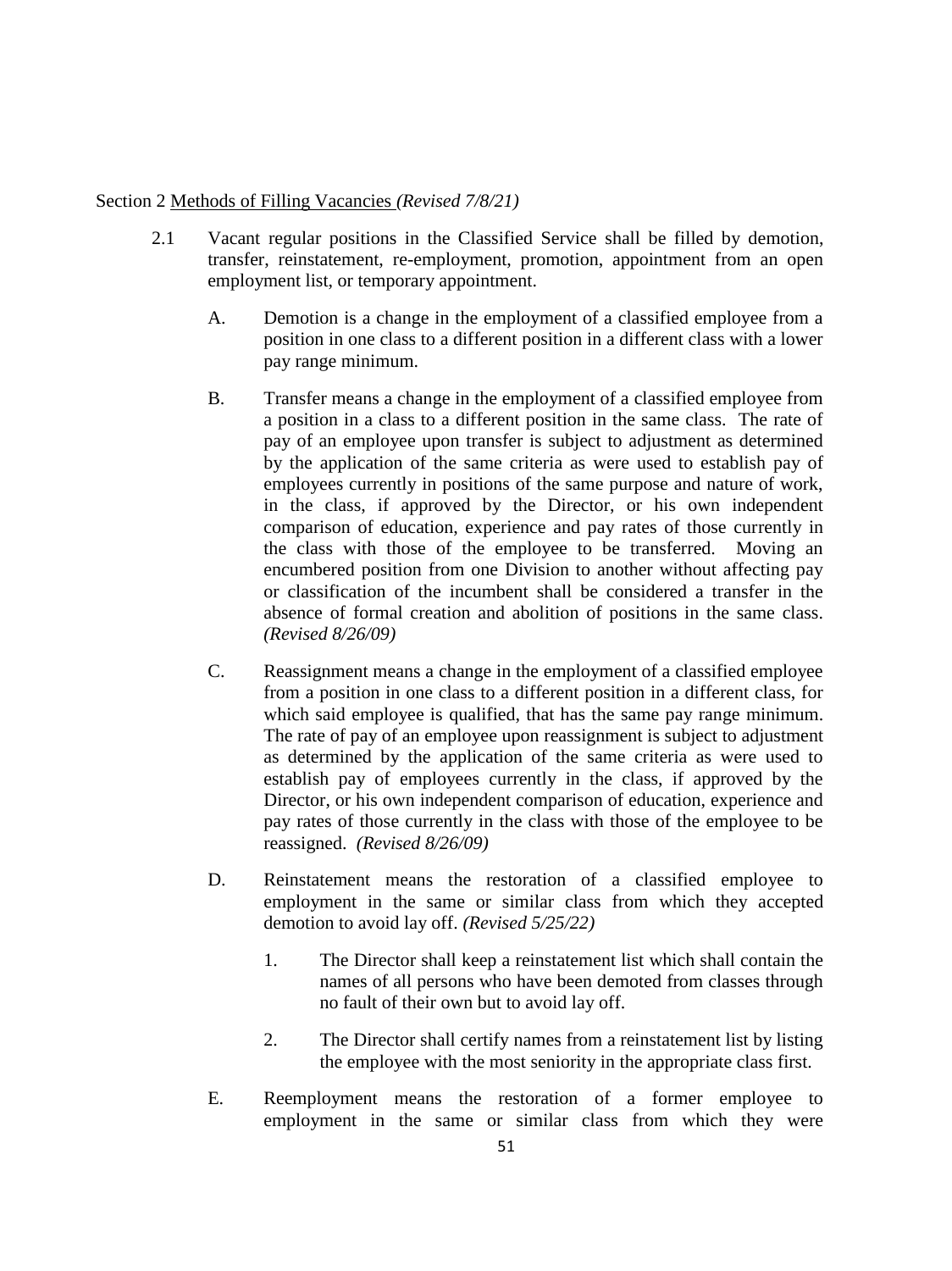involuntarily separated through no fault of their own, such as a lay off.

- 1. The Director shall keep a reemployment list which shall contain the names of all persons who have been separated under this subsection.
- 2. The Director shall certify names from a reemployment list by listing those with most Class Service first, as defined in Rule XII.
- 3. Should an employee be disabled or physically unable to perform in the respective class at the time of separation, said employee shall not be certified for reemployment until determined to be capable of working in the class by a physician.
- 4. Removal of names from reemployment lists shall result from the following:
	- a. Expiration of eligibility two (2) years after layoff, or
	- b. filing a written statement of unwillingness to accept reemployment in the same or similar classes or,
	- c. refusal of three (3) offers of reemployment in the same class laid off from, or
	- d. failure to respond within 14 calendar days of notification to report for interview or appointment, or
	- e. death, or
	- f. failure to report for work after appointment, or
	- g. reemployment to the same class laid off from, or
	- h. falsification of information during the reemployment process, or
	- i. failure to meet post-appointment requirements.
- F. Promotion is the change in regular employment under the Classified Civil Service from a position in a class having a lower pay range minimum to a different position in a different class having a higher pay range minimum.
- G. Open Appointment is initial employment under the Classified Civil Service following certification of an Open Employment list resulting from an examination and subsequent appointment by the Appointing Authority.
- H. Temporary Appointment is employment, either of a regular employee or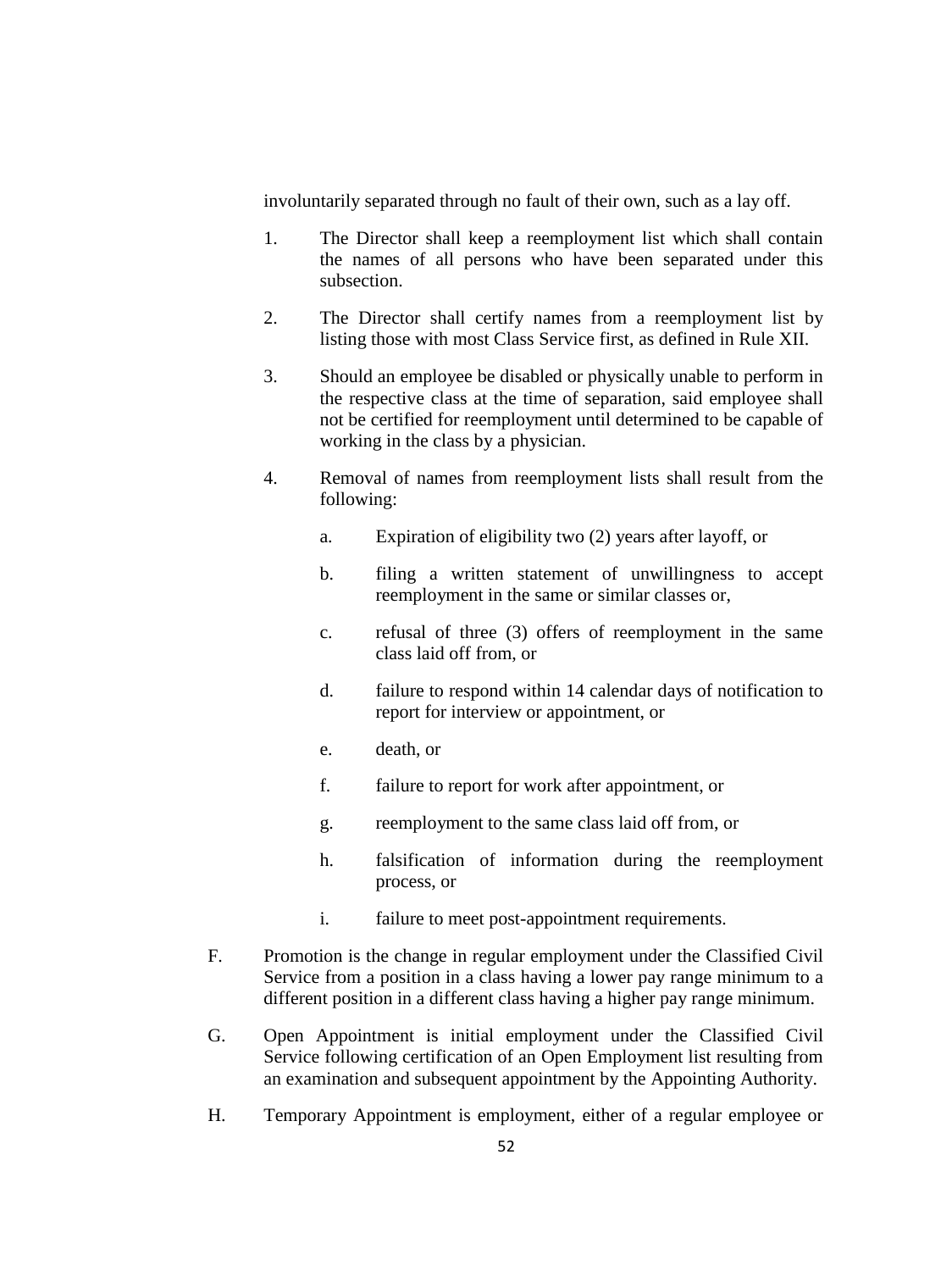other qualified person which is not expected to exist beyond the foreseeable future. Regular Civil Service employees may serve in temporary appointments without any loss of regular employment or other right, privilege or benefit, while non-employees do not gain any Civil Service status, by virtue of temporary appointment. Temporary appointments do not adhere to all provisions of these rules, are subject to the approval of the Director and may be of the following types:

- 1. Provisional Appointments. *(Revised 7/8/21)*
	- a. Provisional appointments to classified positions are permitted due to lack of a list of eligibles or fewer than five eligibles on an Open list or Promotional list, or lack of a class title, pay range, examination or pending decision by the Board of an appeal of termination by a former incumbent. *(Revised 7/8/21)*
		- 1) Persons selected for Provisional Appointment must present evidence of qualifications to the Director.
		- 2) Provisional Appointments shall terminate after 6 calendar months and may not be extended, or (*Revised 4/27/05)*
		- 3) One calendar month after certification of a list of five (5) eligibles on an employment list. Where background investigation of applicants by the police department is required, provisional appointment must terminate two calendar months after certification. *(Revised 4/27/05)*
		- 4) Abolition of the position by the Appointing Authority and Governing Authority. *(Revised 12/3/19)*
		- 5) The above timeframes apply to the duration of the provisional appointment itself, regardless of the number of employees who may be provisionally appointed to the position within that timeframe. *(Added 7/8/21)*
	- b. Classified employees are permitted to serve as provisional unclassified departmental directors due to a vacancy in those positions. *(Added 7/8/21)*
		- 1) Such appointments shall terminate after six (6)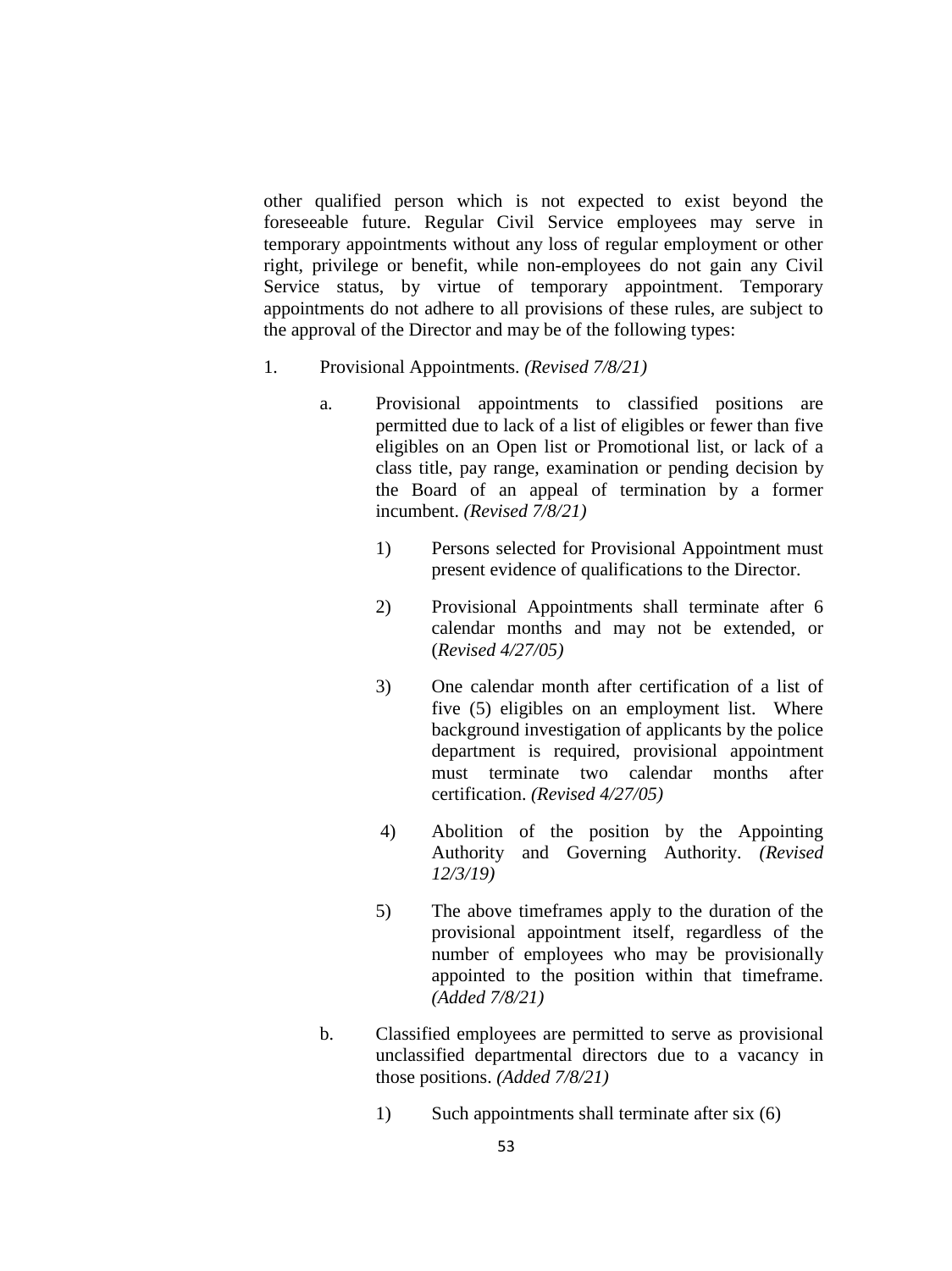calendar months but may be extended by the Board for up to three (3) additional three (3) month periods. *(Added 7/8/21)*

- 2) The above timeframes apply to the duration of the provisional appointment itself, regardless of the number of employees who may be provisionally appointed to the position within that timeframe. *(Added 7/8/21)*
- c. Classified employees may not serve provisionally in any other unclassified position. *(Added 7/8/21)*
- 2. Substitute appointments may be made to fill a vacancy while the incumbent is on an authorized leave of absence of duration exceeding two weeks.
- 3. Project Appointments may be made where duties and responsibilities are part of a specifically defined project, the end of which would result in layoff if regular appointments were to be made to complete said project. *(Revised 7/8/21)* 
	- a. Project appointments shall terminate after one (1) year. The Board may authorize a single one (1) year extension of a project appointment when the Appointing Authority presents clear evidence that the conditions which justified the original appointment continue to exist. *(Added 7/8/21)*
	- b. Once a project appointment has ended, the employee may not be appointed to another project appointment within the next twelve (12) month period, as measured from the end date of the appointment. *(Added 7/8/21)*
- 4. Emergency Appointments may be made in the presence of real, present and immediate need which is unforeseen and grave in nature, and must be promptly reported to the Director for approval. Emergency appointments shall not exceed fourteen (14) calendar days.
- 5. Casual Appointments may be made for a work engagement not to exceed 1248 hours per fiscal year. *(Revised 7/8/21)*
	- a. Any hours worked in any other temporary capacity as defined by these Rules shall count against the 1248 hours referenced above. *(Added 7/8/21)*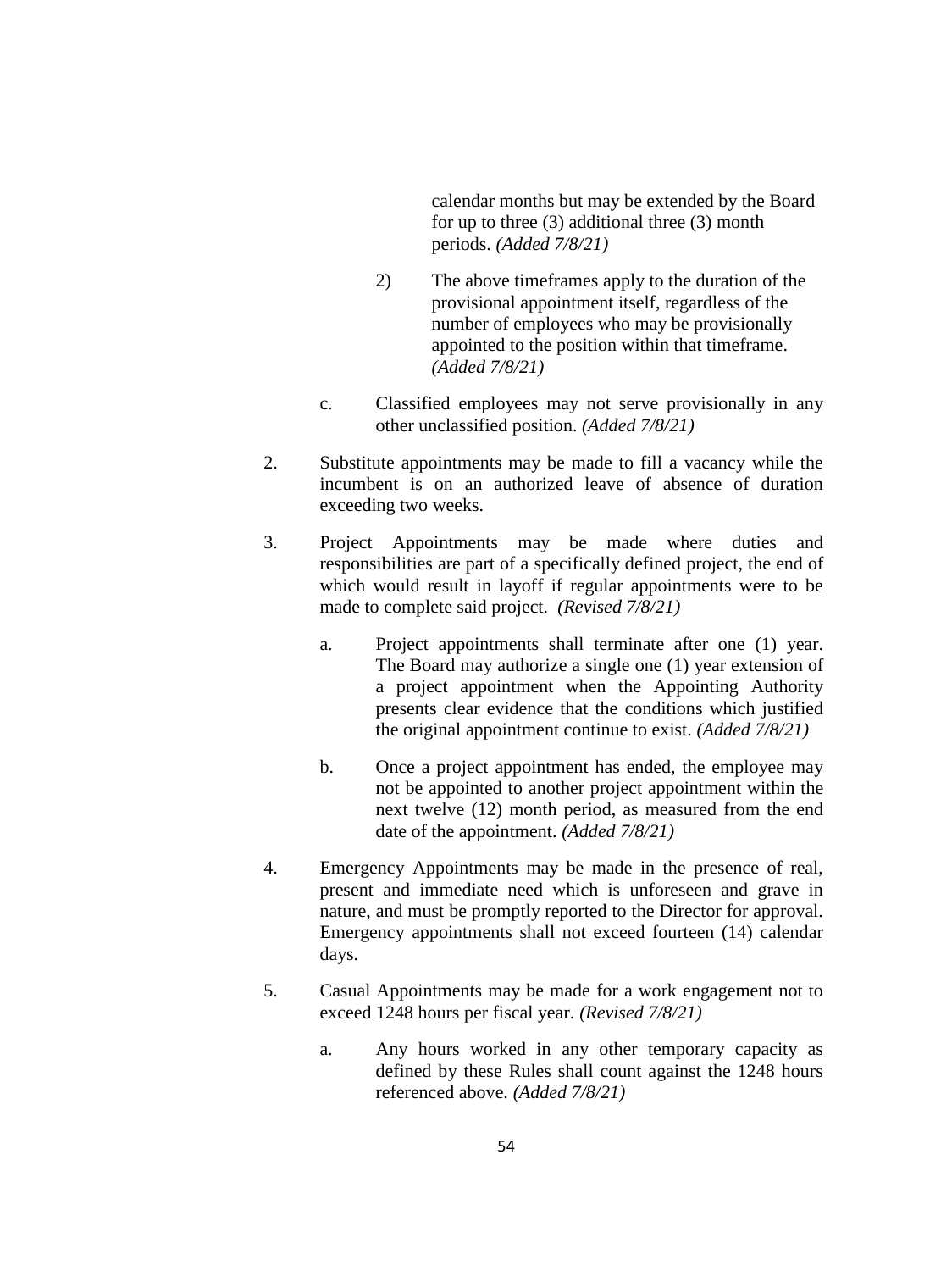# Section 3 Procedure for Filling Vacant Positions of Regular Employment

- 3.1 The Appointing Authority shall notify the Director of intent to fill a vacant position and request a list of eligibles for this purpose, on the forms required by Rule XI, and shall indicate the list(s) requisitioned as follows: *(Revised 7/8/21)*
	- A. Both Open Employment and Promotion Lists, or
	- B. A Promotion List limited to regular employees of the Division where the vacancy is located who have passed the examination, or
	- C. A Promotion List limited to regular employees of a Department where the vacancy is located who have passed the examination, or
	- D. A Promotion List limited to regular employees of the Classified Service who have passed the examination.
- 3.2 Certification occurs when the Director prepares and transmits to the Appointing Authority a list of names of persons lawfully eligible for appointment to a position pursuant to the provisions of these rules.
	- A. The Director shall, upon notification of intent by the Appointing Authority to fill a position, certify the top five names of those on the reemployment list for that or a similar class; if fewer than five are available he shall then certify the top ranking names on the reinstatement list for that class as necessary to provide at least five names.
	- B. The Director shall, when reemployment and reinstatement lists contain fewer than five persons available for appointment, certify from the Open and/or Promotional lists as provided by this Section.
	- C. After conducting interviews with all persons certified per this rule, the Appointing Authority may request additional names or may select from those available.
		- 1. A request for additional names shall be subject to approval by the Director after having been provided any justification that may be prescribed.
		- 2. If the request is approved, the Director shall certify the names having the next five scores, plus ties, on the applicable examination and section 3.2.C shall apply.
		- 3. If all eligible names from the applicable examination have been certified per this rule and five names are available for appointment, the Appointing Authority shall fill the position under section 2.4 of this rule.